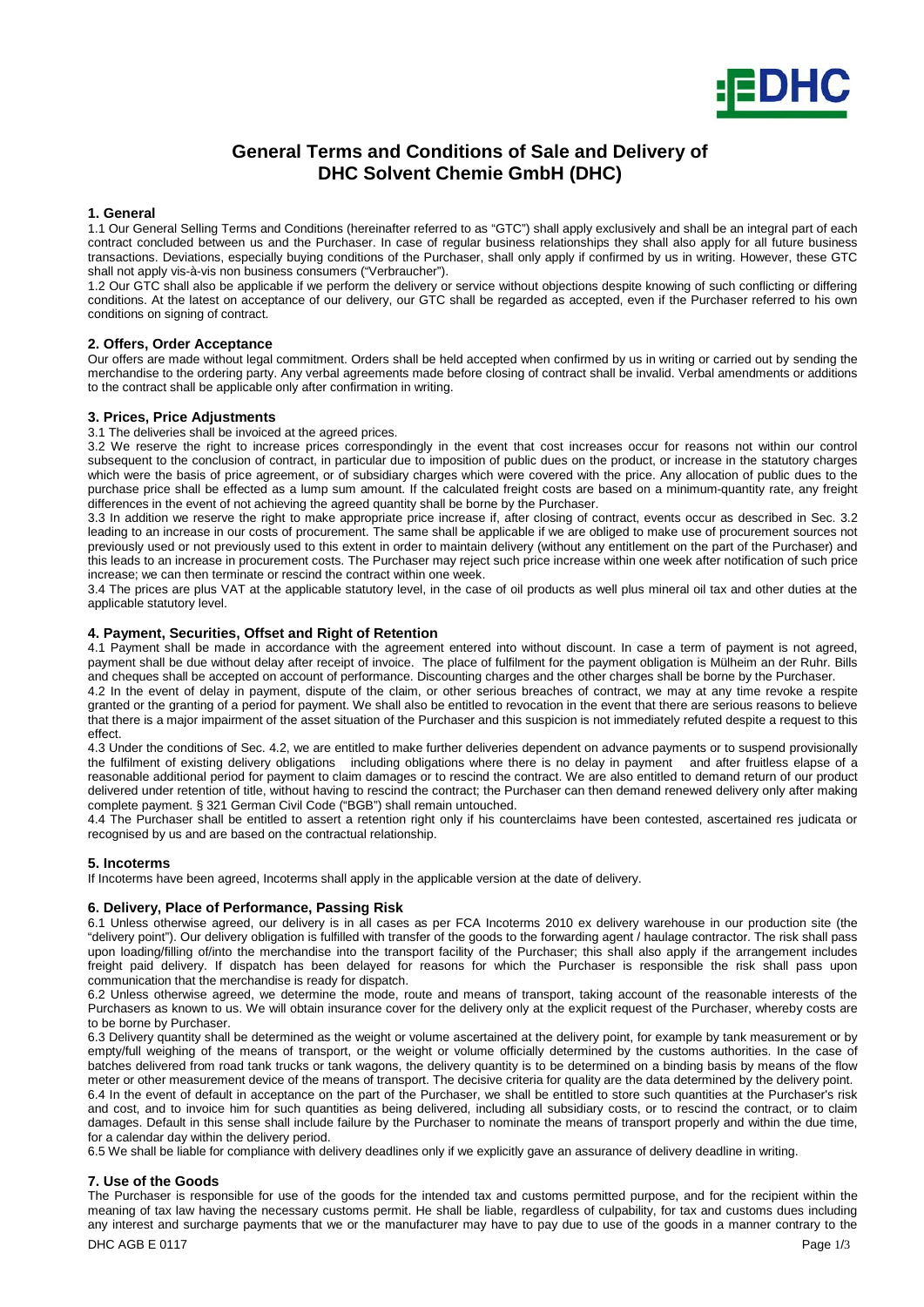

# **General Terms and Conditions of Sale and Delivery of DHC Solvent Chemie GmbH (DHC)**

intended purpose, or due to lack of customs permits. The Purchaser shall indemnify us and/or the manufacturer for any penalty and/or administrative fines imposed, provided that the imposition of such fines is not imputable to us and/or the manufacturer. This shall also apply if a penalty/administrative fine is imposed against a responsible person of DHC and/or the manufacturer.

#### **8. Means of Transports and Containers**

8.1 In case DHC shall carry out the transport of the merchandise the Purchaser shall empty means of transport (road tank trucks, tank wagons, tanker ships) and containers of DHC without delay, not later than within 2 hours by using road tank trucks, 71 hours by using tank wagons and 15 hours by using tanker ships on their arrival at the place of reception, and shall send them back to us in proper condition, and free of freight charges and other expenses to the place determined by us, or in the absence of determination of such place, to the place of shipment.. Failing to do this, he must pay the standard demurrage fees or stall money and packing rentals. The Purchaser shall be held responsible for damage or loss of means of transport or leased containers let to him or a third party named by him starting from the day of dispatch to the day of return at the return address nominated by us.

8.2 Where the Purchaser is to provide the means of transport and tanks, he shall send them to the agreed filling point at his own risk, in due time and free of charges for freight and expenses. We shall be entitled to send back any damaged means of transport and tanks to the Purchaser at the latter's risk and expense, and instead of these to provide and dispatch leased or own means of transport and tanks, at a reasonable charge. We shall not be liable for any impurities in the product or other damage caused by the Purchaser's means of transport and tanks not being clean, or other deficiencies in their condition.

## **9. Force Majeure**

9.1 A case of Force Majeure shall be held as exemption from the obligation to perform as long as and to the extent that disturbance lasts. We shall be entitled to subsequently deliver the missing quantities. If, in the above mentioned case, the quantities available to us are not sufficient, we shall be entitled to equally shorten all our obligations to perform and in the amount of non-available volumes we shall be exempt from obligations to perform.

9.2 Events of force majeure within the meaning of the previous paragraph shall include all circumstances whose origin is outside of our control, in particular war or warlike conditions, boycott, strike, civil commotion, sabotage, fire, power failure, explosion, lock-out, disturbances in the IT system, complete or partial production discontinuation or interruption, limiting measures of all kinds by governments and/or public authorities, blockage of the usual shipping routes or any other hindrance of transportation, disturbances or difficulties in raw material or product procurement with respect to an existing or intended source of supply, declaration of a supply crisis by the International Energy Agency, or distribution and consumption restricting measures taken in connection with implementation of the "International Energy Program" or the Energy Security Act, or similar regulations whether applied on a voluntary or mandatory basis.

#### **10. Frustration of Contract**

The usability and efficiency of the delivered goods for the purposes of the Purchaser shall not form the basis of the contract within the meaning of § 313, section 2 BGB.

## **11. Reservation of title**

11.1 We retain title to the goods delivered until complete payment of the purchase price, including the purchase price for any previous deliveries. In the event of processing, mixing or blending of the goods with goods of the Purchaser, the Purchaser hereby transfer to us any ownership/part ownership he has of the goods in the ratio of the pro-rata value of the goods delivered by us to the value of the other goods. Goods subject to retention of title shall be kept with the diligence of a prudent businessman. They may be sold only in the proper course of business, but no rights to them may be transferred by way of lien or security.

11.2 If the goods are sold onward before complete payment, their place shall be taken by the purchase price receivable, which is hereby assigned to us as of now. In the event of onward sale together with other goods or after inseparable blending, said advance assignment shall be applicable only to the amount of the gross invoice value of our goods subject to retention of title. The Purchaser shall be entitled to collect the receivable thus assigned, as long as he fulfils his obligations towards us and as long as there is no major impairment of his assets. The assigned receivable must not be used as a collateral for loans, or assigned for the purpose of factoring. If entitlement to collection lapses, the Purchaser shall at our first request communicate to us the identity of those who owe him such receivables, and transfer to us all documents necessary for collection of such receivables. We will on request release all receivables assigned by way of security, where the value exceeds the value of our claims by more than 20%.

11.3 If goods subject to retention of title or receivables assigned in advance are endangered by compulsory execution measures of third parties or in any other way, the Purchaser shall inform us thereof without delay and transfer the documents needed for our intervention.

#### **12. Warranty**

12.1 All sample and analysis data give only non-binding indications of the average characteristics of the goods, except where certain characteristics are explicitly agreed in writing. Variations in characteristics and appearance that are usual in commerce give no entitlement to make claim for defects.

12.2 Notifications of defects with regard to quality, wrong deliveries and quantity deviations, insofar they can be established by reasonable checks, have to be ascertained without delay, however, not later than within 8 days after receipt of the merchandise at the place of destination, in the case of hidden defects with regard to quality within 8 days after identification. Upon expiry of this period the merchandise shall be considered to have been approved. Return of the merchandise shall only be permitted after this has been agreed with us.

12.3 In the event of defective deliveries, we can first of all at our option provide replacement delivery or rectification of defects (subsequent fulfilment). Subsequent fulfilment is excluded if it involves disproportionate costs for us. In the event of failure of subsequent fulfilment (e.g. unreasonableness, refusal or unreasonable delay), the Purchaser is entitled to a reduction in the price. He shall have no right to rescission of contract. This is not applicable as long as the infringement of obligation is not due to a defect in the goods (§ 309 No. 8 (a) BGB). This does not affect the right of the Purchaser in the event of deficiency of the goods due to our culpability, to claim damages under the conditions set out in Sec. 13.

## **13. Liability; Limitation period**

13.1 Our liability for fault – on whatever legal grounds - shall be limited by the following provisions. 13.2 We shall not be liable